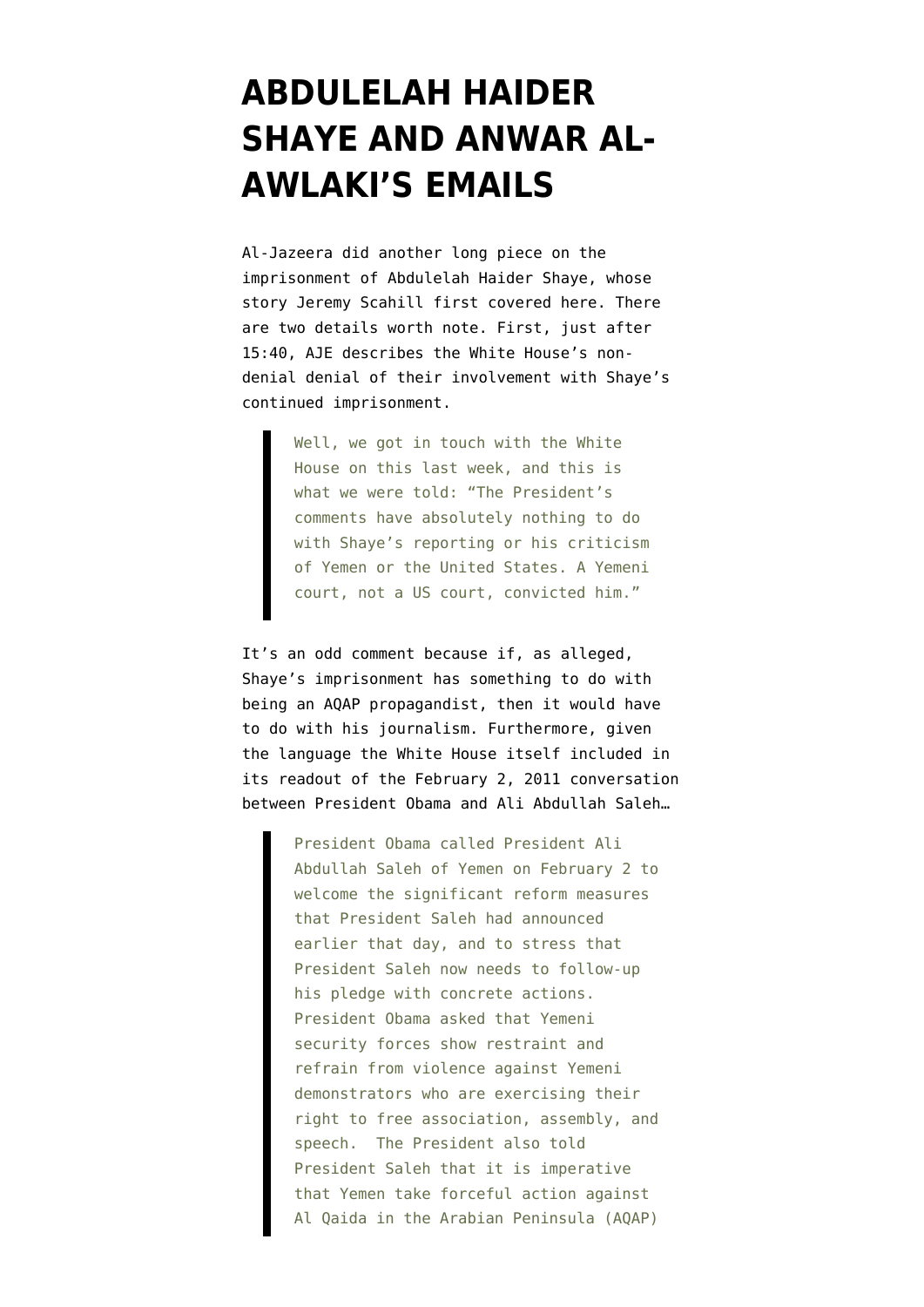to protect innocent lives in Yemen as well as abroad. Finally, President Obama expressed concern over the release of Abd-Ilah al-Shai, who had been sentenced to five years in prison for his association with AQAP. President Saleh thanked the President for U.S. support and committed to continuing and strengthening relations with the United States. [my emphasis]

… It's quite clear that regardless of whose courts convicted Shaye, Obama's comments played a key role in his continued imprisonment.

The irony? In the same conversation Obama pressured Saleh to show restraint with Yemenis exercising their right to speech. So now the White House is issuing non-denial denials about a conversation in which they criticized Saleh for his violent repression by attributing responsibility to Yemen's legal system?

Nevertheless, I find it significant that, rather than offer some explanation for Obama's pressure to keep Shaye imprisoned, the White House is now dodging the issue.

Particularly given this detail Scahill reveals just after 20:00.

> What I'm going to say right now about it is the extent of what I can say about any specific media organization. My understanding from sources within one of those media organizations [ABC, WaPo, and NYT] that you cited, and a major American media organization, was that they were approached by the US government earlier on, before Shaye was actually locked up and put in prison and sentenced by this court, that a major US media organization that had done work with him was approached and told that they should stop working with him, suggesting that his relationship to Al Qaeda was more than just journalist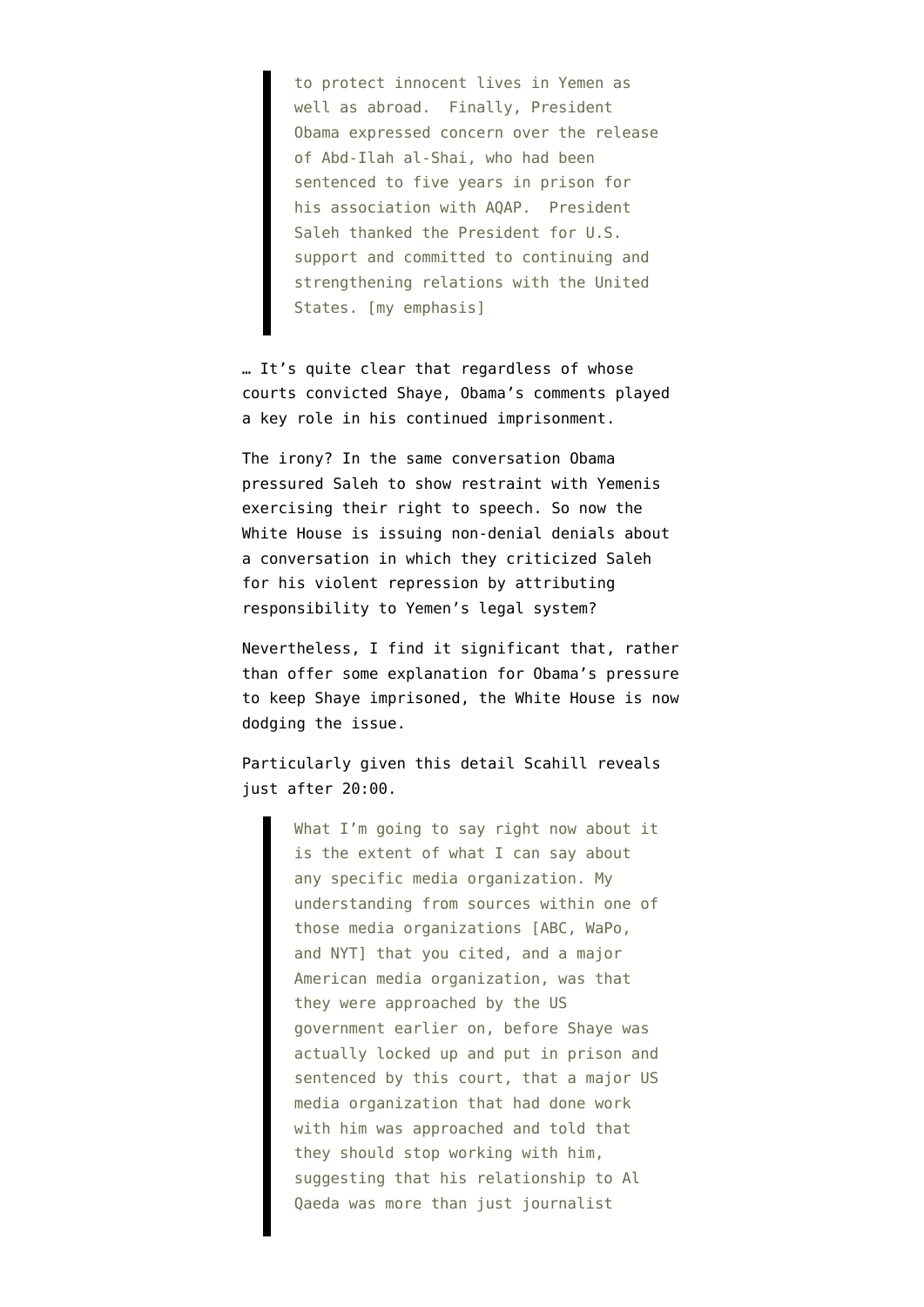source relationship and that organization stopped working with Abdulelah Haider. To my knowledge, none of those organizations have take an editorial stance calling for his release or even or even condemning the sham nature of his trial.

That is, presumably around the time ABC and WaPo and NYT were all relying on Shaye to get reporting from Yemen, the government approached at least one of them and told them to stop, which they did.

I find that particularly interesting given some reporting I reviewed yesterday while working on posts assessing whether the [new NCTC data](http://www.emptywheel.net/2012/03/23/the-national-counterterrorism-center-just-declared-all-of-us-domestic-terrorists/)[sharing guidelines](http://www.emptywheel.net/2012/03/23/the-national-counterterrorism-center-just-declared-all-of-us-domestic-terrorists/) would have prevented the Nidal Hasan and Undiebomber attacks.

On November 16, 2009, 11 days after Nidal Hasan's attack and about a week after Pete Hoekstra revealed the email exchanges, the [WaPo](http://www.washingtonpost.com/wp-dyn/content/article/2009/11/15/AR2009111503160_pf.html) [published a story](http://www.washingtonpost.com/wp-dyn/content/article/2009/11/15/AR2009111503160_pf.html) based on a Shaye interview with Anwar al-Awlaki which provides far more information about the emails Awlaki exchanged with Hasan before the attack.

> Shaea allowed a Post reporter to view a video recording of a man who closely resembles pictures of Aulaqi sitting in front of his laptop computer reading the e-mails, and to hear an audiotape in which a man, who like Aulaqi speaks English with an American accent, discusses his e-mail correspondence with Hasan.

> The quotes in this article are based on Shaea's handwritten notes. Shaea said he was allowed to review the e-mails between Hasan and Aulaqi, but they were not provided to The Post.

[snip]

Aulaqi told Shaea that Hasan first reached out to him in an e-mail dated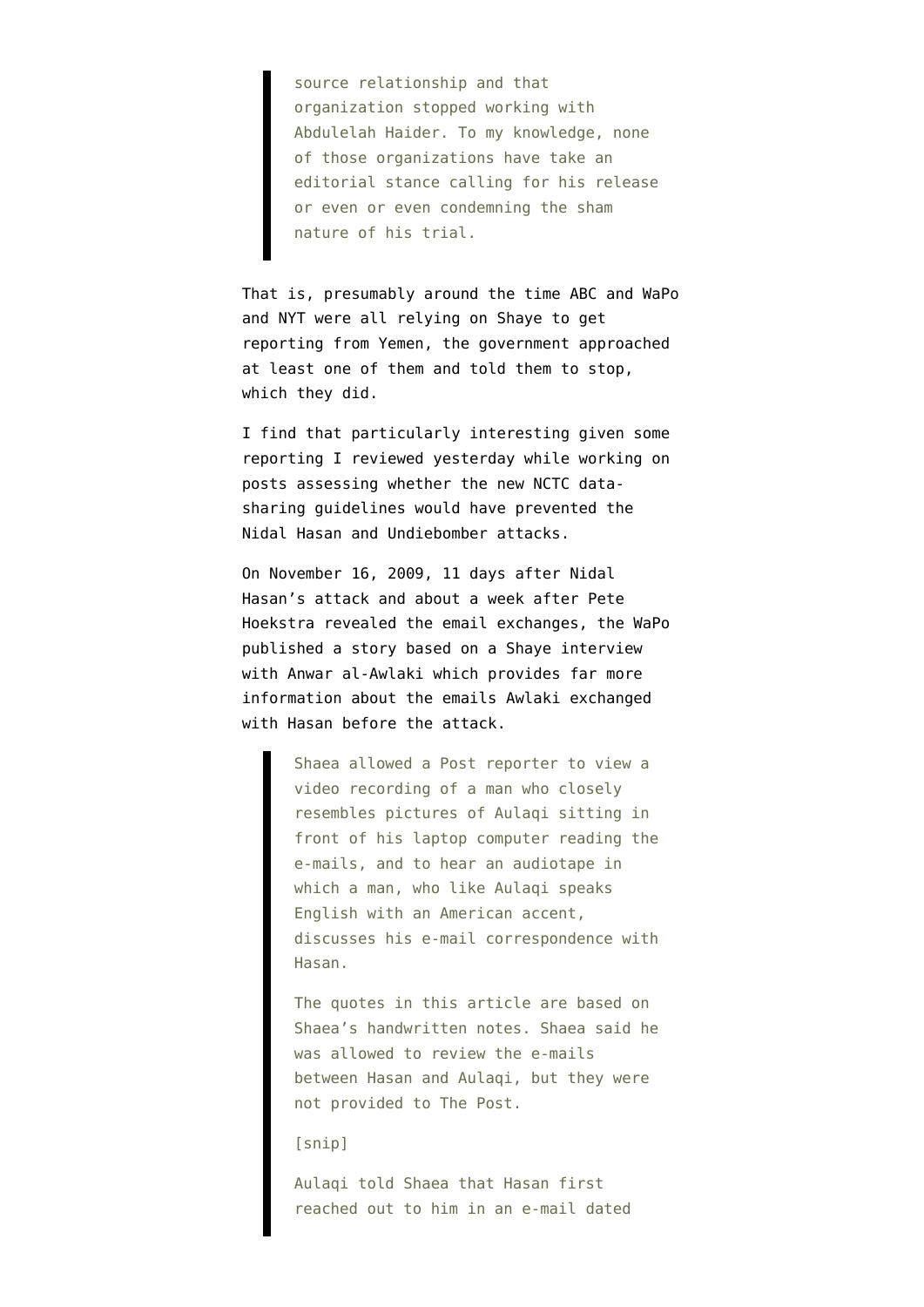Dec. 17, 2008. He described Hasan introducing himself and writing: "Do you remember me? I used to pray with you at the Virginia mosque."

Initially, Aulaqi said he did not recall Hasan and did not reply to the e-mail. But after Hasan sent two or three more e-mails, the cleric said he "started to remember who he was," according to Shaea.

Aulaqi said Hasan viewed him as a confidant. "It was clear from his emails that Nidal trusted me. Nidal told me: 'I speak with you about issues that I never speak with anyone else,' " he told Shaea.

The cleric said Hasan informed him that he had become a devout Muslim around the time Aulaqi was preaching at Dar al-Hijrah, in 2001 and 2002. "Anwar said, 'Maybe Nidal was affected by one of my lectures,'" said Shaea.

Of the dozen or so e-mails, said Shaea, Aulaqi replied to Hasan two or three times. Aulaqi declined to comment on what he told Hasan. Asked whether Hasan mentioned Fort Hood as a target in his e-mails, Shaea declined to comment.

Five days later, [the WaPo published another big](http://www.washingtonpost.com/wp-dyn/content/article/2009/11/20/AR2009112004381_pf.html) [scoop](http://www.washingtonpost.com/wp-dyn/content/article/2009/11/20/AR2009112004381_pf.html) about the emails, this time relying on two sources (one of whom may have had immediate proximity to Carl Levin) who were briefed on–but appear not to have seen personally–the emails. In addition to explaining the bureaucratic details of how SD FBI got the emails but DOD did not get the later, more incriminating ones, the WaPo's sources also revealed what looks like Hasan's attempt to send money to AQAP.

> Hasan's contacts with extremist imam Anwar al-Aulaqi began as religious queries but took on a more specific and concrete tone before he moved to Texas,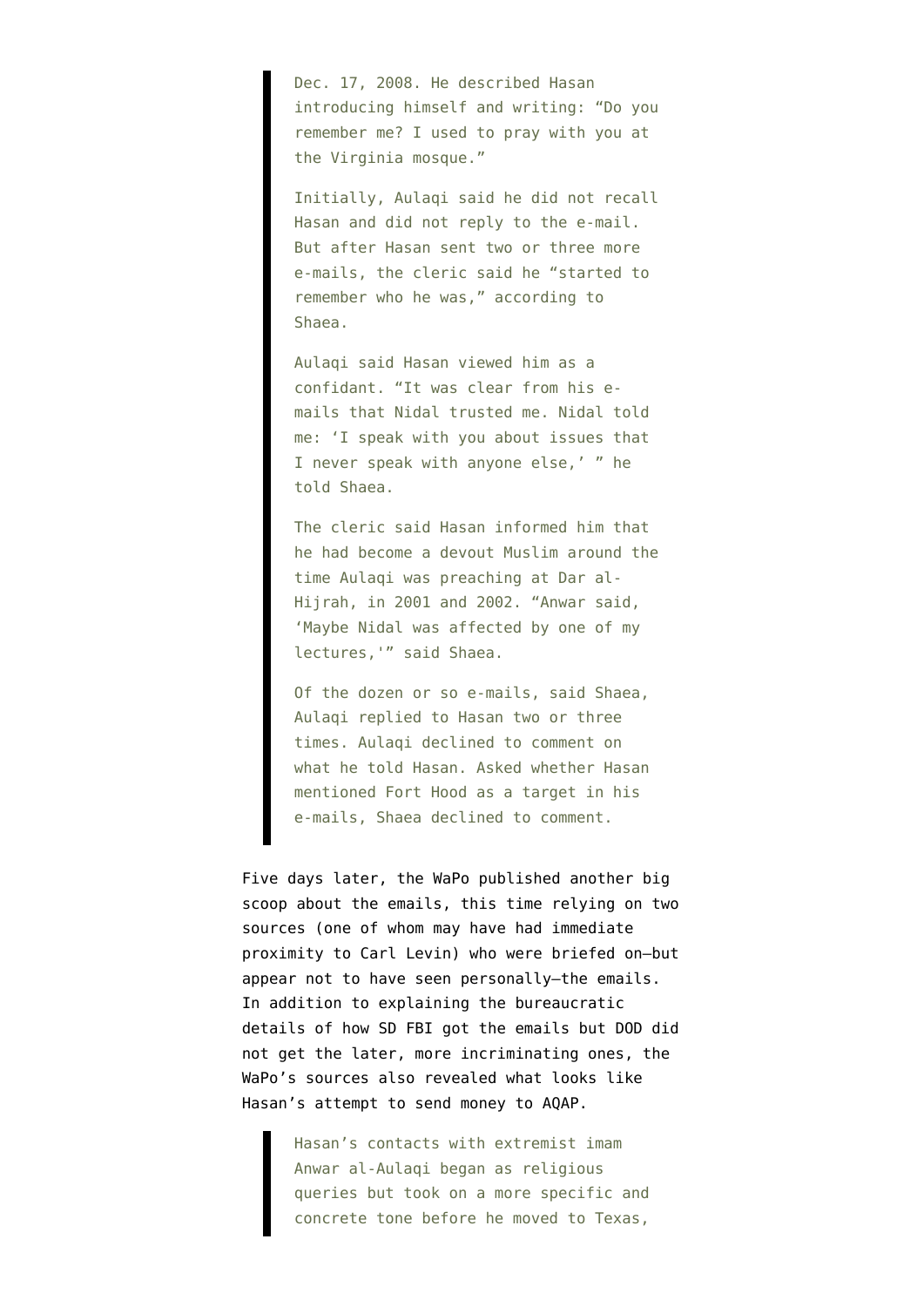where he allegedly unleashed the Nov. 5 attack that killed 13 people and wounded nearly three dozen, said the sources who were briefed on the e-mails, speaking on the condition of anonymity because the case is sensitive and unfolding. One of those sources said the two discussed in "cryptic and coded exchanges" the transfer of money overseas in ways that would not attract law enforcement attention.

"He [Hasan] clearly became more radicalized toward the end, and was having discussions related to the transfer of money and finances . . .," said the source, who spoke at length in part because he was concerned the public accounting of the events has been incomplete. "It became very clear toward the end of those e-mails he was interested in taking action."

## [snip]

Bits and pieces of Hasan's communications with Aulaqi have become public since the Fort Hood massacre, but the sources provided the most detailed description yet of the messages. The emails will help investigators determine whether Hasan's alleged actions were motivated by psychological deterioration or inspired by radical religious views he found online and through e-mail exchanges with Aulagi. [my emphasis]

Two days earlier, ABC–which was [also working](http://abcnews.go.com/Blotter/awlaki-alive/story?id=9455144#.T289LI6KW61) [with Shaye in this period—](http://abcnews.go.com/Blotter/awlaki-alive/story?id=9455144#.T289LI6KW61)[provided](http://abcnews.go.com/Blotter/major-hasans-mail-wait-join-afterlife/story?id=9130339#.T288zo6KW60) the exact language Hasan used to talk about money, while revealing he had donated tens of thousands of dollars to Muslim charities (note this story is sourced to a US official with access to the emails).

> Major Hasan also wrote, "My strength is my financial capabilities."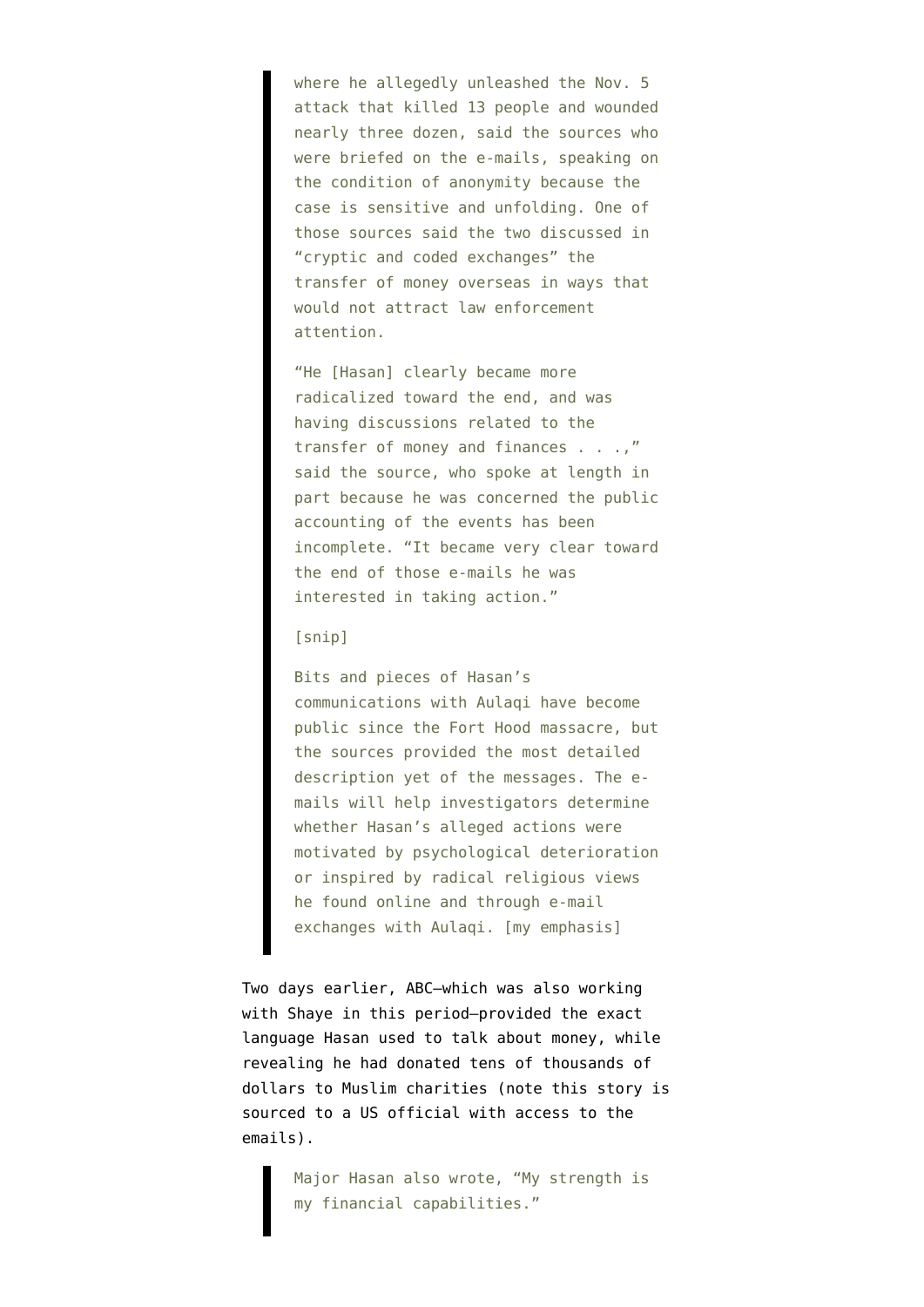Federal investigators have found that Hasan donated \$20,000 to \$30,000 a year to overseas Islamic "charities." As an Army major, his yearly salary, including housing and food allowances, was approximately \$92,000.

And spoke about looking forward to meeting Awlaki in the afterlife.

> United States Army Major Nidal Hasan told a radical cleric considered by authorities to be an al-Qaeda recruiter, "I can't wait to join you" in the afterlife, according to an American official with top secret access to 18 emails exchanged between Hasan and the cleric, Anwar al Awlaki, over a six month period between Dec. 2008 and June 2009.

A month later, Shaye [did another interview with](https://encrypted.google.com/url?sa=t&rct=j&q=%22how%20can%20you%20support%20what%20nidal%20did%2C%20when%20he%20was%20betraying%20his%20american%20homeland&source=web&cd=5&ved=0CEMQFjAE&url=http%3A%2F%2Fwww.nefafoundation.org%2Fmiscellaneous%2FNEFAal-Awlaki1209-2.pdf&ei=EQhuT-6MKebi0QHK4aD5Bg&usg=AFQjCNGn9b_rqC_Z57eMZLYcxpxTb1ZDdw&cad=rja) [Awlaki](https://encrypted.google.com/url?sa=t&rct=j&q=%22how%20can%20you%20support%20what%20nidal%20did%2C%20when%20he%20was%20betraying%20his%20american%20homeland&source=web&cd=5&ved=0CEMQFjAE&url=http%3A%2F%2Fwww.nefafoundation.org%2Fmiscellaneous%2FNEFAal-Awlaki1209-2.pdf&ei=EQhuT-6MKebi0QHK4aD5Bg&usg=AFQjCNGn9b_rqC_Z57eMZLYcxpxTb1ZDdw&cad=rja). In it, Awlaki taunted the US for not responding to Hasan's emails.

[Al-Jazeera] "What did he say?" [al-Awlaki] "He asked whether killing American soldiers and officers is lawful or not?" [Al-Jazeera] "He asked you this question more than a year before he executed the operation?" [al-Awlaki] "Yes, and I wonder where were the American security forces that one day claimed they can read the numbers of any license plate, anywhere in the world, from space."

Awlaki himself provided spin on their discussion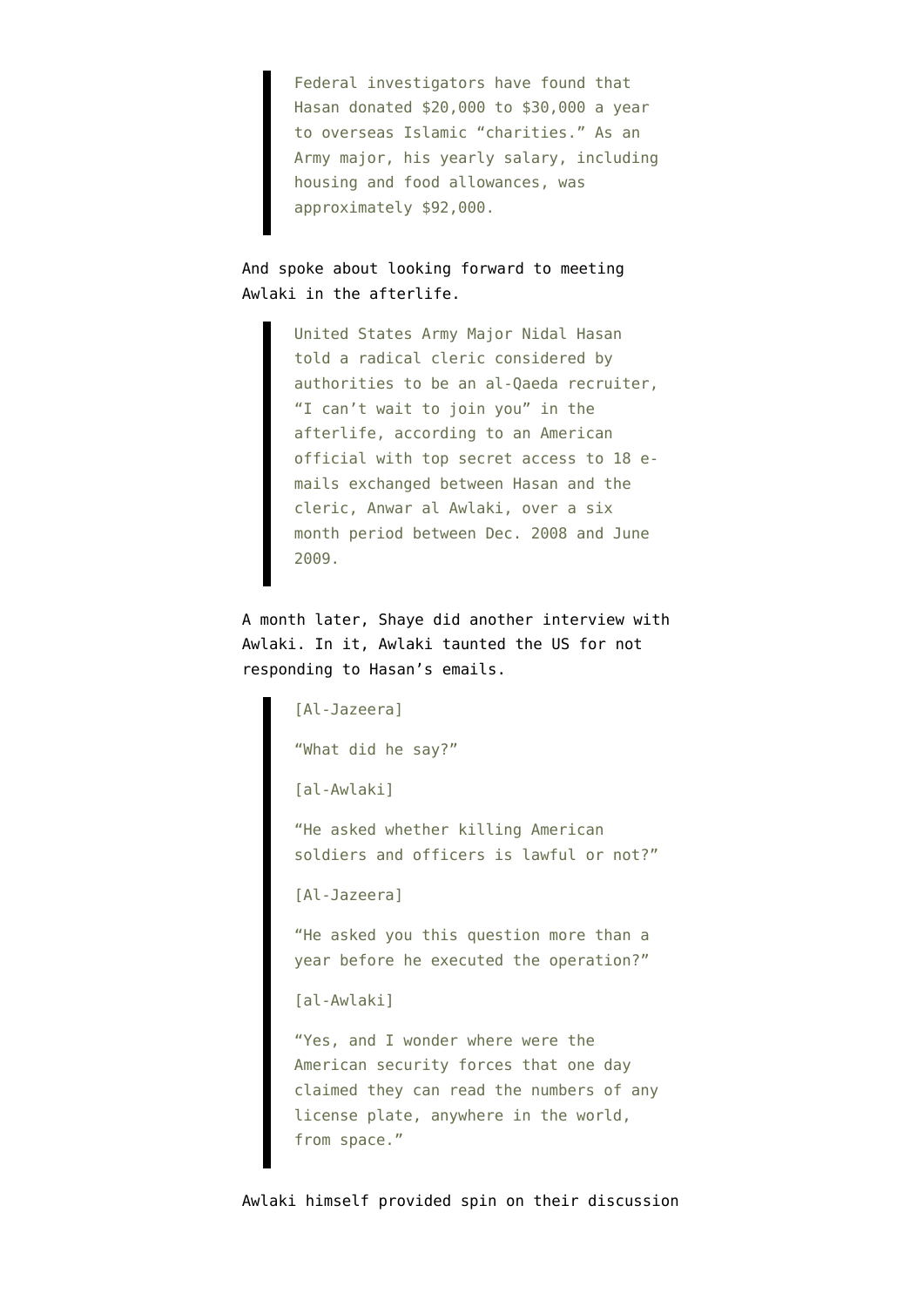about donating money to charity (though he doesn't seem to deny the money would support AQAP).

[Al-Jazeera]

"What did Nidal want from you in most of his messages?"

[al-Awlaki]

"Of course, as I mentioned to you, his first message was about the ruling of a Muslim soldier serving the American Army, killing his colleagues. And, via a group of letters Nidal explained his point of view about killing Israeli civilians and he supported that, and through these letters he mentioned Sharia-based and realistic excuses for targeting the Jews with rockets. Also, there were some messages through which he asked about a method of transferring some money to us in contributions for charity works."

The interview ended with Awlaki suggesting that Shaye publish the emails.

## [Al-Jazeera]

"You previously spoke with me about your correspondence with Nidal, and you gave me the original copies of it, and throughout looking them over I found that he trusts and respects you, and now you say that you don't have a direct or strong relation with him?"

## [al-Awlaki]

"I spoke with you about it [correspondence] and I explained it, and I gave it to you to publish it because the American Administration has prohibited publishing it. Why do they not want it out? What is the reason? Do they want to cover their security failure? Or, do they not want to confess that Nidal Hasan was a man of principle